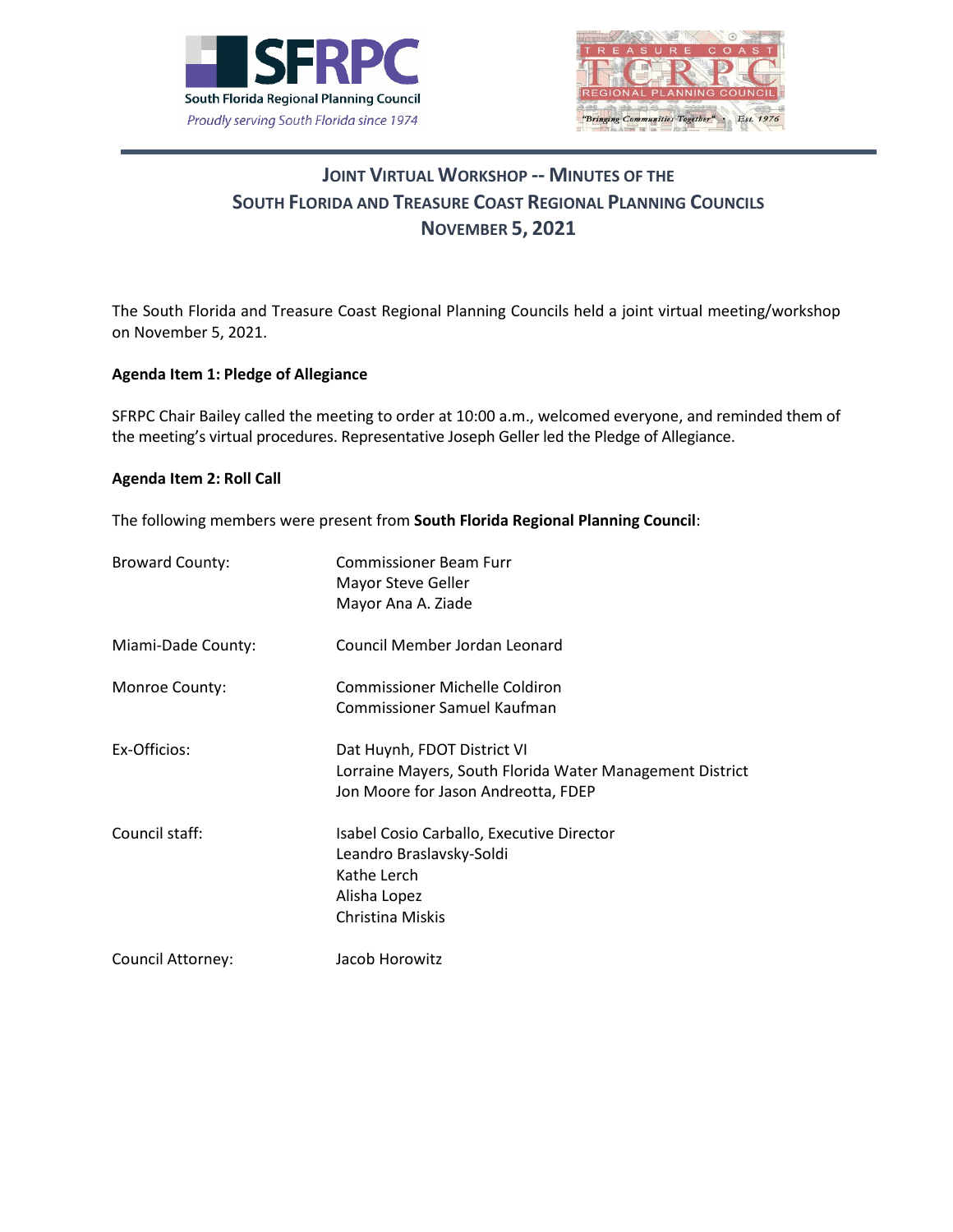TCRPC/SFRPC Joint Meeting Final Minutes – November 5, 2021 Page 2 of 13

The following members and alternates were present from **Treasure Coast Regional Planning Council**:

| Indian River County:             | Commissioner Peter O'Bryan<br><b>Commissioner Susan Adams</b><br>Commissioner Joe Earman, Alternate<br>Commissioner Laura Moss, Alternate<br>Mayor Ed Dodd, City of Sebastian             |
|----------------------------------|-------------------------------------------------------------------------------------------------------------------------------------------------------------------------------------------|
| St. Lucie County:                | <b>Commissioner Cathy Townsend</b><br>Commissioner Curtis Johnson, City of Fort Pierce                                                                                                    |
| Martin County:                   | <b>Commissioner Doug Smith</b><br><b>Commissioner Stacey Hetherington</b>                                                                                                                 |
| Palm Beach County:               | <b>Commissioner Gregg Weiss</b><br>Vice Mayor Robert Weinroth, Alternate<br>Commissioner Melissa McKinlay, Alternate<br>Vice Mayor Chelsea Reed, Alternate                                |
| <b>Gubernatorial Appointees:</b> | Douglas Bournique, Indian River County<br>Reece Parrish, St. Lucie County                                                                                                                 |
| Ex-Officios:                     | Lois Bush, FDOT<br>Kathy LaMartina, SFWMD<br>Jon W. Moore, FDEP, Alternate                                                                                                                |
| Council Staff:                   | Thomas Lanahan, Executive Director<br>Kathryn Boer<br>Phyllis Castro<br>Kim DeLaney<br>Liz Gulick<br>Stephanie Heidt<br>Sarah Kammel<br>Dana Little<br>Terry Ann Paulo<br>Jessica Seymour |
| Council Attorney:                | <b>Keith Davis</b>                                                                                                                                                                        |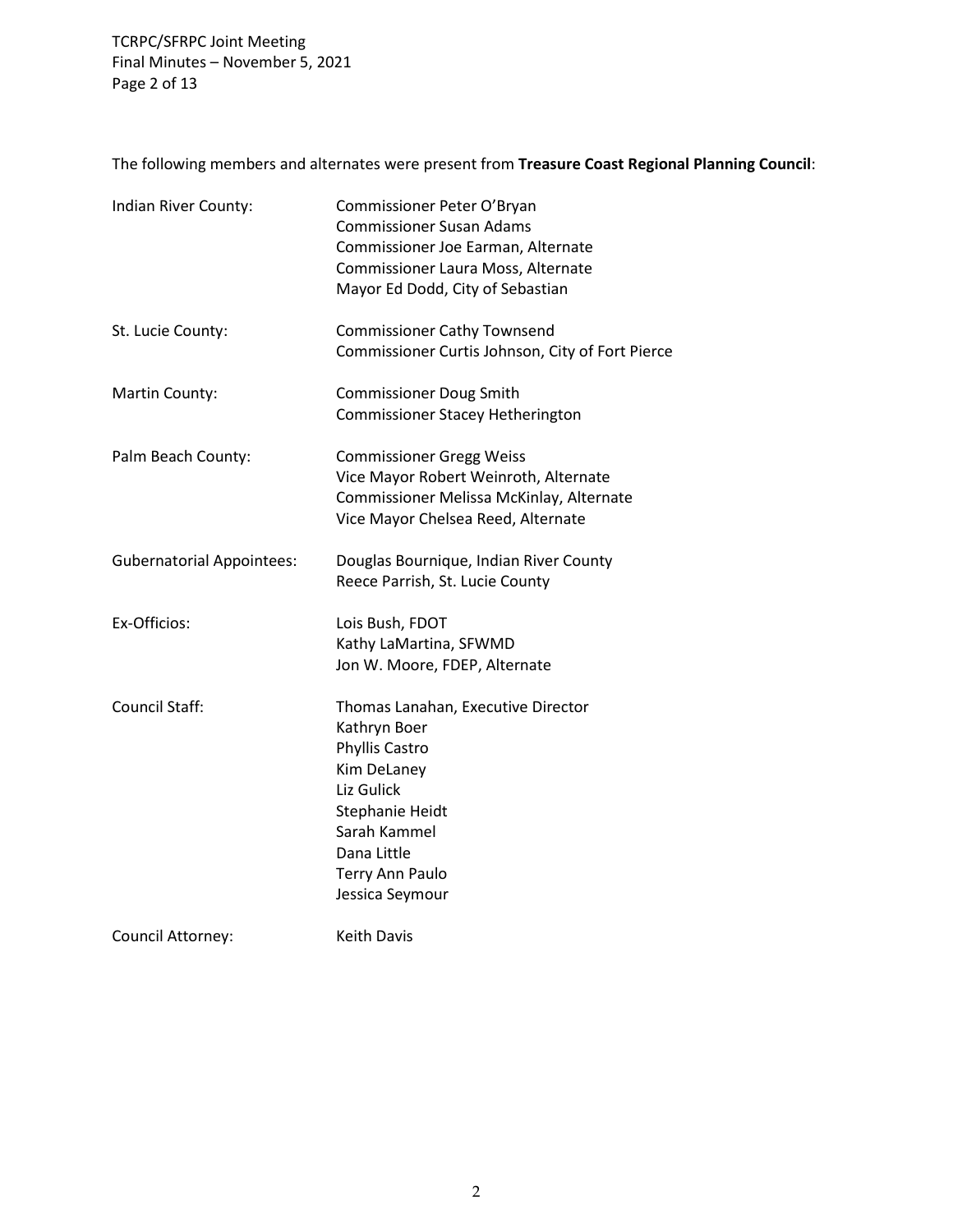TCRPC/SFRPC Joint Meeting Final Minutes – November 5, 2021 Page 3 of 13

#### **Agenda Item 3: Public Service Award – The Honorable Joseph Geller, State Representative, 100th District**

On behalf of the South Florida and Treasure Coast Regional Planning Councils, Chair Bailey and Vice Chair Townsend welcomed, thanked everyone for attending today's Joint Meeting.

#### Public Service Award

The Councils presented a Public Service Award to State Representative Joe Geller, 100<sup>th</sup> District, in appreciation for his dedication to the Regional Planning Councils, in championing quorum legislation on behalf of the regional planning councils for three consecutive years. Passage of this legislation which reduced the physical quorum requirement from 50% to 30% for Council Meetings made it possible for the state's regional planning councils to continue meeting throughout the Covid-19 Pandemic. Chair Bailey read the memorandum on the Award.

Representative Geller stated that the rest of the State did not appreciate the distances that our Councilmembers had to travel for a meeting and was happy to help. He thanked both Councils and said he would be available to help in any way while he is still in office. SFRPC Executive Director Isabel Cosio Carballo recognized Representative Geller's legislative aide Joel Ramos for his years of service and assistance to the Councils.

# **Agenda Item 4: Chairs' Comments – Councilmember Mario J. Bailey, Chair, SFRPC and the Honorable Cathy Townsend, Vice Chair, TCRPC**

Chair Bailey and Vice Chair Townsend stated that they wished this workshop was in person.

## **Agenda Item 5: Opening Remarks and Three Questions –Frank Bernardino, Partner, Anfield Consulting**

Mr. Bernardino thanked both Councils for the invitation to continue the conversation on a critical issue – water resource management. He mentioned the resolutions the RPCs have individually and collectively created, calling for greater transparency in identifying the needs of the state and water infrastructure in general. He stated that there are three items to be aware of as we listen to the lineup of noted speakers: 1) What is working? 2) What is not working? and 3) What specific actions can help us address our common challenge? After the speaker presentations, discussion will take place on the challenge of identifying priorities and next steps. He believes this discussion will productive.

# **Agenda Item 6: "One Florida – Protecting Florida Together" & Implementation of SB 712 (2020), Deputy Secretary John J. Truitt, Florida Department of Environmental Protection**

Deputy Secretary John Truitt gave an update on SB 712, The Clean Waterways Act, sponsored by Senator Mayfield during the 2020 Legislative Session. This is an environmental milestone for Floridians on state, local, and county levels to build upon the water quality enhancement efforts of multiple stakeholders. This legislation focuses on remedial action and improvements to regulation regarding septic and stormwater systems, wastewater infrastructure, as well as agricultural best management practices. It serves as the foundation for implementing actions by the Department of Environmental Protection, local governments, and regulated community based on the Blue Green Algae Task Force's recommendations. He mentioned the contingency plans for power outages at sewage disposal facilities, provision of financial records from all sewage disposal, detailed documentation of fertilizer, updated stormwater rules and design criteria to improve the performance of stormwater systems statewide – specifically to address nutrients, and regulation of septic tanks as a source of nutrients, and the transfer of oversight from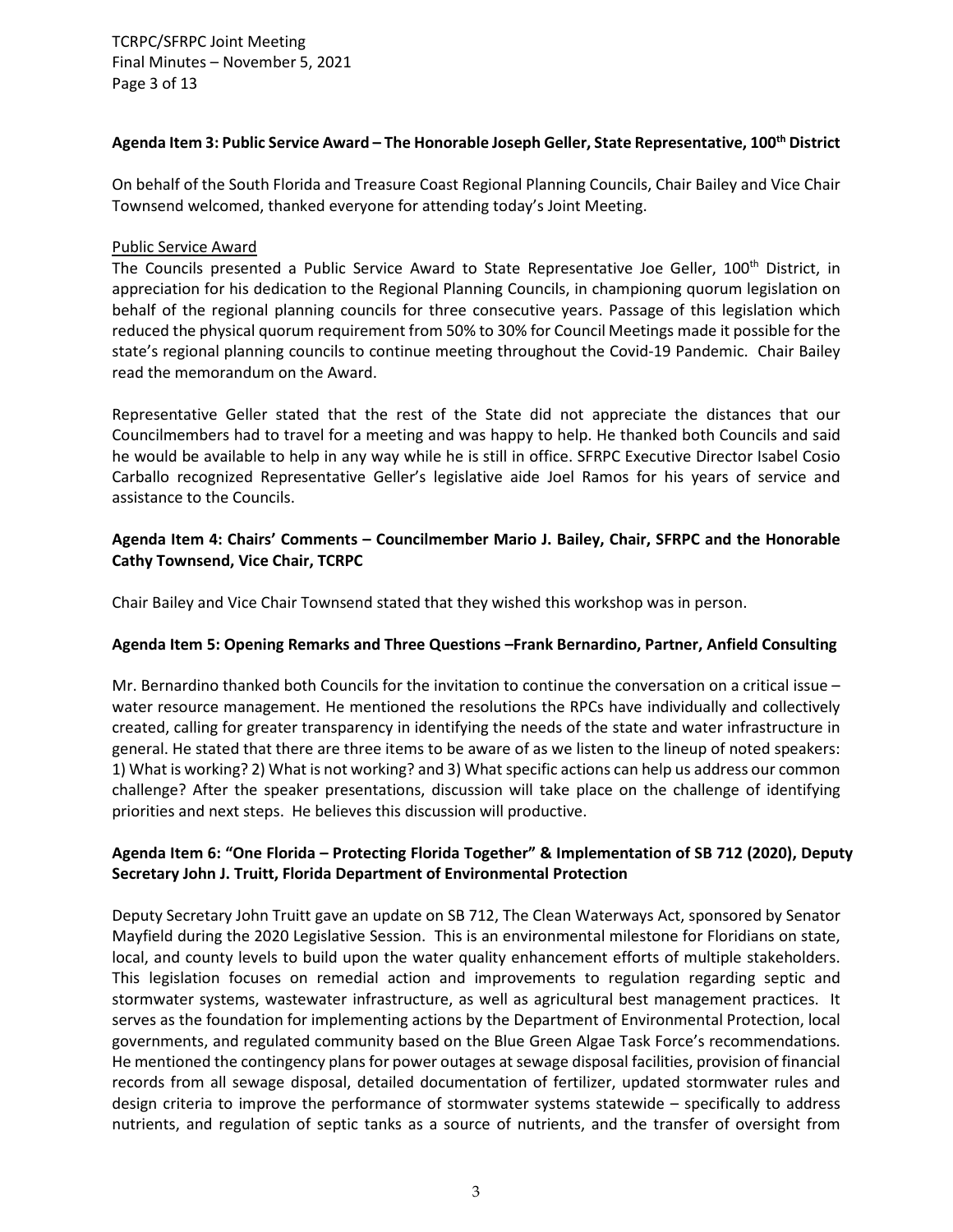TCRPC/SFRPC Joint Meeting Final Minutes – November 5, 2021 Page 4 of 13

Department of Health (DOH) to the Department of Environmental Protection (DEP). He explained the Water and Reuse of Phase I (completed) and Phase II of the Clean Waterways Act, and, once the rulemaking activities are completed, what the revised rules will provide along with the results of the public's input on water reuse. The Wastewater Collection Systems' overhaul was detailed to include the provisions and implementation of a power outage contingency plan, inflow and infiltration studies and leakage surveys, emergency response plans, and reporting requirements for noncompliance events related to sanitary sewer incidents. This will increase transparency and will also require future legislative ratification. Mr. Truitt explained the biosolids rulemaking process, workshops, and public input. He described the amendments that ensure the proper management, use, and land application of biosolids to protect waters from nutrient pollution and minimize the migration of nutrients to prevent the impairment of waterbodies. The certification package was filed with the Department of State with an effective date of June 21, 2021. Stormwater regulations had not changed in thirty years, and DEP is currently in the rulemaking process to update the stormwater design and operation regulation, including updates to the Environmental Resource Permit Applicant Handbook, using the most recent scientific information available. The goal is to complete rulemaking by the end of 2022 with ratification during the 2023 legislative session. The transfer of the Onsite Sewage Program to DEP became effective on July 1, 2021. He explained the staff changes, coordination with the county health departments on local septic permitting issues, and the five-year agreement to complete the transfer. A technical advisory committee has been developed to research new technologies, appropriate setbacks, etc. and provide recommendations into the rulemaking. Implementation of Agricultural Best Management Practices are currently underway, in which many parcels were referred to DEP to bring parcels into compliance or into the process of compliance through education and outreach, or removed due to lack agriculture activity. He thanked the RPCs for the ability to update them on SB712.

SFRPC Councilmember Furr stated that it was nice to see the progress that is being made. He inquired about potable reuse to drinking water (full reuse). Mr. Truitt stated that this is one of the areas being researched. Based on public input, people are in support of it. It was noted that Advanced Water Treatment (AWT) is doable and acceptable, and it would be good to inform elected officials that it is manageable.

TCRPC Councilmember O'Bryan informed those present that the sewer inspection requirements involve special companies with specific cameras, with compliance costs representing a \$1.4 million hit. There is cost to all of this.

Frank Bernardino stated that there are two pieces of legislation being introduced this year – one would require inspection of sanitary sewer laterals. To create an incentive, the state would pay for the cost of inspections and improvement of the sanitary sewer laterals for individuals through a new state program. The second piece of legislation is to promote higher frequency of inspection of these systems. It would provide an incentive to the private sector to undertake the inspections, and place certain limitations on DEP from being able to charge additional fees to those that the private sector would charge. One of the controversies is how to deal with access to private property to undertake the inspections.

Discussion ensued on the standardized inspection procedure. Mr. Truitt stated that an inspection procedure is scheduled to be implemented as part of rulemaking. There are discussions on whether that inspection procedure is appropriate or requires further modification. SFRPC Chair Bailey thanked Mr. Truitt for his presentation.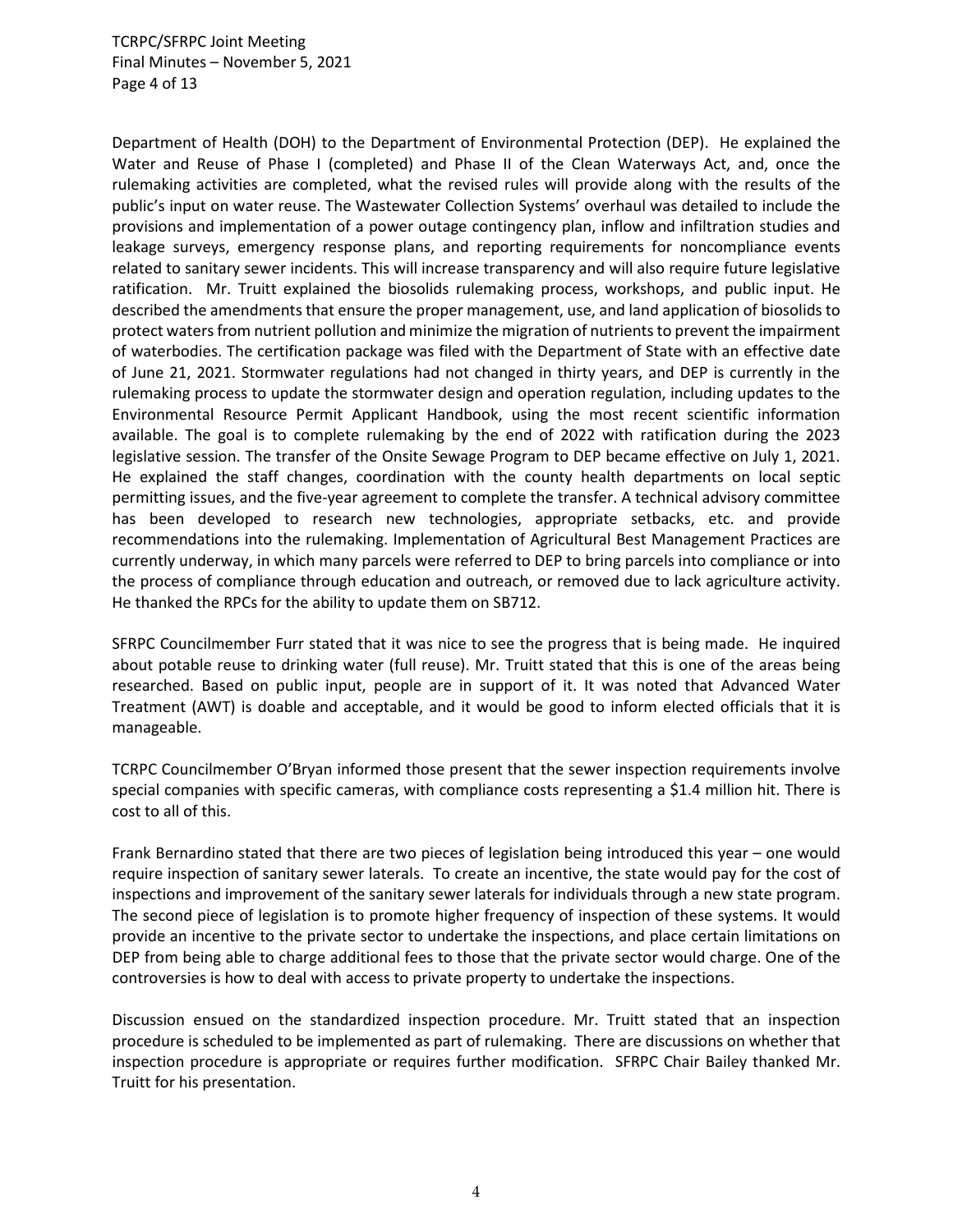TCRPC/SFRPC Joint Meeting Final Minutes – November 5, 2021 Page 5 of 13

**Agenda Item 7: Overview of EDR Responsibilities: Annual Land & Water Assessment; Stormwater & Wastewater 20-Year Needs Analysis; and Analysis of Future Expenditures to Minimize the Adverse Effects of Inland and Coastal Flooding – Amy Baker, Coordinator, State of Florida Office of Economic and Demographic Research**

SFRPC Chair Bailey introduced Ms. Amy Baker and summarized her professional career. He stated that she will be giving an overview of the responsibilities of the Office of Economic and Demographic Research (EDR).

Ms. Amy Baker stated that the Office of Economic and Demographic Research direction is not the regulatory side or reinventing the wheel but more approaching these issues from a statewide perspective bringing together various reports and analyses and focus on the financial projections and economic consequences of not making appropriate investments at the right times. There are three pieces that work together to produce the annual assessment of the Land and Water Report (started in 2016 session) which is on the website. She noted that this it as an evolving document and is updated in the most recent edition of 2021. First a statewide water supply and water demand model was developed for all existing and future reasonable beneficial uses in the natural systems to achieve the legislature's intent that sufficient water be available, yearly. It was blended from the Water Management Districts' (WMD) work on statewide water supply projections and analysis of supply and demand. The EDR maintains consistency with the WMD in financial and legislative budgeting processing terms.

Economic consequences are the next big piece that we have to bring to the discussion. And to do that, time needs to be spent with the utilities and this has been the focus of outreach. They are trying to determine any gaps where the needs are greater than the dollars being invested and what the State has been doing and whether it is keeping up with staying at that level moving forward would suggest as a percentage of the total project. The EDR is a minor player in water supply. She noted the alternative water supply projects, recovery of prevention strategies and the state investments and cost. She stated that water quality has the same sort of analysis: expenditure needs, identify needs that are out there, and what the economic consequences are if we are not stepping up the plate to see these projects through to completion. Statewide involvement is reflected on the Basin Management Action Plan and Implementation and the Comprehensive Everglades Restoration Plan Implementation but there are quite a few additional areas that need to be brought into the report for future years. Sections 403.9301 and 403.9302, Florida Statutes (Chapter 2021-194), Laws of Florida, direct municipalities, counties, and independent special districts that provide a stormwater management system or program, or wastewater management services, to develop a 20-year needs analysis every five years. For the first cycle of reports, local governments must submit their report to their respective county by June 30, 2022. Counties will compile the local reports for submittal to EDR and the DEP by July 31, 2022. EDR will then publish an analysis of the submissions in the 2023 edition of the Annual Assessments of Florida's Water Resources and Conservation Lands. (Source: Ms. Baker's presentation an[d www.edr.state.fl.us](http://www.edr.state.fl.us/) )

Ms. Baker explained the stormwater project and how EDR is working with local governments and associations to develop a template and informational documents. Stormwater is broken into buckets of study: 1) routine operations in maintenance, 2) expansion projects related to flood protection and water quality, 3) replacement of aging infrastructure, and 4) stormwater relating to initial resiliency initiatives related to climate change at the regional level. Wastewater is a key feature of the report and will focus on effluent management, effluent water quality, projects that are part of resiliency initiatives, replacement of aging infrastructure, and finally septic to sewer conversion information.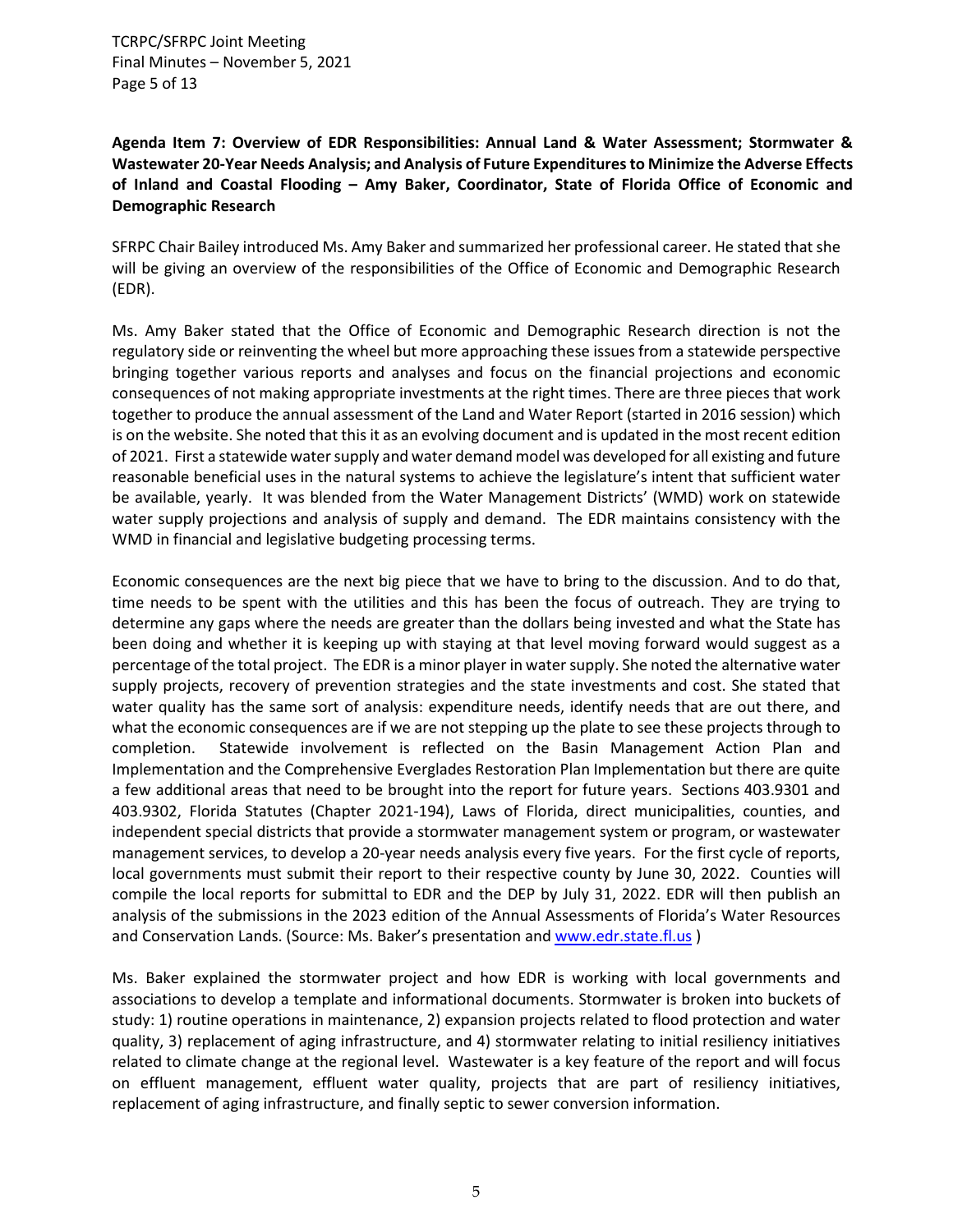Additional legislation, CS/CS/SB 1954 (Chapter 2021-28, Laws of Florida) requires the creation of a Statewide Flooding and Sea Level Rise Resilience Plan. Among other provisions this legislation requires EDA to include in its annual assessment of Florida's water resources and conservation lands an analysis of what future expenditures are needed by the federal, state, regional, and local governments to achieve the legislature's intent of minimizing the adverse economic effects of inland and coastal flooding (sea level rise, high tide, storm surge). Ms. Baker mentioned a risk assessment project evaluating a variety of different risks to the state, what is needed to prepare us to meet those risks, and what the cost would be. There are some feasible and responsible interventions that could be taken to reduce those risks, which has many elements to it, including water quality, water supply, climate change, drought, flooding, and then the effects of increased frequency and severity of storms.

Ms. Baker gave a brief highlight of the state's future revenue outlook stating that in terms of general revenue, there is a significant projected balance that is expected to be available to the legislature. The most important part you would need to be aware of, is that the dollar balance that is going to be available, is largely non-recurring, which means in terms of ongoing programs, it is going to be problematic or challenging to find ways to fund these programs with recurring revenues. But in terms of investments, in terms of infrastructure, in terms of initiatives, that may be very costly but time limited, that large pot of non-recurring dollars is very important to allowing these kinds of projects to go forward. Then any money that is left at the end of this year rolls forward into their budgeting for next year, but what is recurring this year becomes non-recurring when rolling into next year.

Doug Smith inquired about 1) biosolids and innovative technology 2) rollover funds, ARPA funds, and how the state, or our region, could maximize the use of funds.

As far as biosolids, Ms. Baker stated that they are doing their best to not get too far ahead of DEP in their rulemaking and are sequencing the different initiatives that they share. It is being focused on but probably a year away. Additionally, there are ongoing discussions on investments in schools and those needs; it will not be a water or climate change focus. There will be others at the table with different initiatives. She suggested that the Councils focus on issues that can be joined together as one – common needs, discussions, and speak with one voice.

Advance Water Treatment (AWT) modeling and its priority was mentioned. Ms. Baker stated that some work is being done and that the House project risk assessment is looking at a variety of those issues in trying to identify efficient initiatives that may be lower cost but have the biggest bang for the buck. This will be noted after the beginning of the year. Many of those present thanked and had positive remarks for Ms. Baker.

**Agenda Item 8: Central and Southern Florida Project Resilience Restudy Update – Todd F. Polk, Lieutenant Colonel, U.S. Army Corps of Engineers; Eva B. Vélez. P.E., Strategic Program Manager, U.S. Army Corps of Engineers Ecosystem Branch; Ana Carolina Coelho Maran, P.E., Ph.D., District Resiliency Officer, South Florida Water Management District** 

Lieutenant Colonel Todd Polk stated that the Army Corp of Engineers, Jacksonville District is moving forward with a Flood Risk Management Infrastructure Resiliency Study, focusing on the most immediate risks under the changing conditions. He introduced Eva Vélez, Strategic Program Manager, U.S. Army Corps of Engineers Ecosystem Branch**.** Ms. Vélez explained the Corps role in working together with state, local, and tribal governments, as well as the public to address building a more community resilience across Florida. A PowerPoint presentation was given showing the Central and South Florida (C&SF) Project's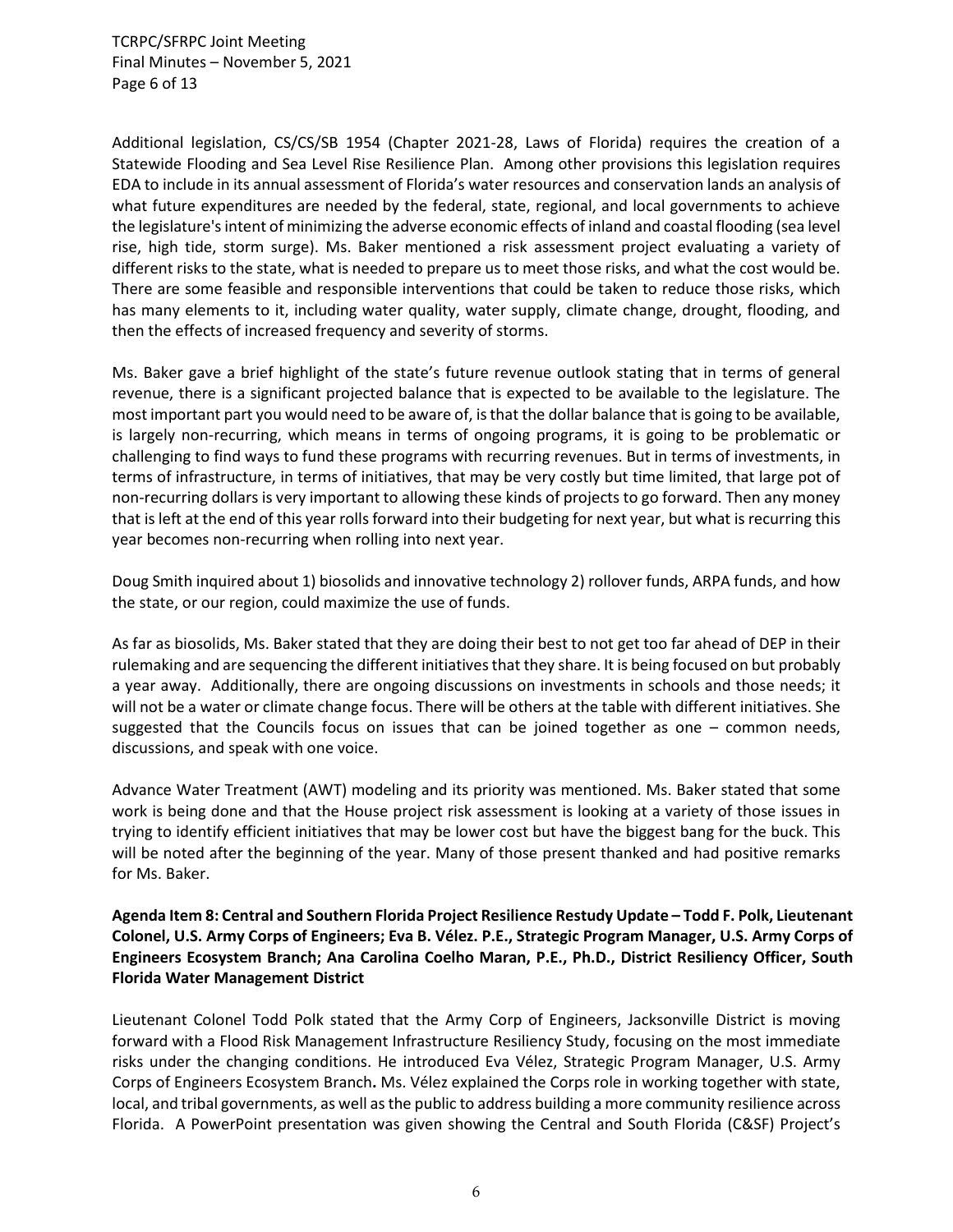TCRPC/SFRPC Joint Meeting Final Minutes – November 5, 2021 Page 7 of 13

operations including the various parts of our communities including agriculture, municipalities, Everglades National Park, etc., that are part of building community resilience and quality of life. This includes flood control navigation, water supply, industry, groundwater, and salinity control. She explained the C&SF System of canals, levees, Lake Okeechobee, and the Everglades that are the great connector and are part of the ecosystem and part of the watershed that moves the water to the coast. There are significant changes in sea level and climate effects to the whole system. This is where the C&SF System brings everyone together including the Corps. The Corps is also involved in the storm risk management projects, navigation projects, water supply efforts, enhancement of fish and wildlife, and recreation with local governments and partners. She explained how this is being modified by the Comprehensive Everglades Restoration Plan (CERP) to provide additional storage, flexibility, and operational changes to our system to protect the Everglades, flood control and water supply. The South Atlantic Coastal Study (SACS) helped the Corps understand the significant risk to the entire Atlantic coast, but also that the coastline and southeast part of Florida has the most urgent needs as it relates to climate change and sea level rise. Ms. Velez depicted how the water system moves and is connected throughout the central and southern areas of Florida and how the C&SF is the connects the system. She discussed the importance of protecting the coasts with beach renourishment, protection to our critical infrastructure, additional storage areas, stormwater treatment, the benefits of CERP, etc. She mentioned the new study, the C&SF Flood Risk Management Infrastructure Resiliency Study that will bring together the watershed and the coasts, which was authorized in the President's budget for FY 2018. Different ways to address or consider the C&SF were described in which each mission area (beach and dune restoration, living shorelines, shoreline stabilization, levee/floodwall, drainage improvements, canals, stormwater treatment areas, structures, human environment, etc.) contributes a collection of measures to combine into projects to help adapt to climate change and a more resilient community. As long as the natural areas are protected, such as the coast and Everglades National Park, it provides and builds our community reliance as well as our C&SF systems. The details of the new study were clarified in the PowerPoint: navigation, flood control, water supply and related purposes, studying existing infrastructure and changed conditions, land use and population changes, climate change and sea level rise, etc. The SFWMD would be the nonfederal sponsor. There is not an appropriation bill from Congress to receive funding in order to begin the study. Once there is funding the study and an agreement will begin with the SFWMD.

Drew Bartlett, SFWMD Executive Director stated that the District hired Dr. Carolina Marán and that she will explain the Districts' Plan, opportunities, and grant applications, such as FEMA bridge grants, funds for the statewide resiliency plan, and the District's role as a local sponsor for the study with the Corps. Mr. Bartlett stated that the cost of this comprehensive look at South Florida's current infrastructure and adaptation to sea level rise and climate change will cost hundreds of millions of dollars, perhaps even a billion dollars.

The issues of western Broward County being underwater in 7-10 years and sea level rise were mentioned. Mr. Bartlett stated that awareness at the state and federal level is critically important and there is an absolute need to look at the flood control system behind the salinity barriers to get those evaluated and retrofitted, so that it can continue to provide the level of service needed. He is concerned with the King Tides, storm surge, etc. which is why he is pursuing FEMA Bridge Grants and state funding. Ms. Velez stated that the urgency of improving the resilience of the system is significantly important which is why there will be additional storage and flexibility as part of the Everglades Restoration Program specific to the C&SF Resiliency Study. She then gave the timeline of once the funding begins and through the Water Resources Development Act that will give us the opportunity to begin the engineering, design, and construction of features to help add resilience to the C&SF System. She stated that we would have to compete for the funding and that the people gathered together today would be essential to advocacy and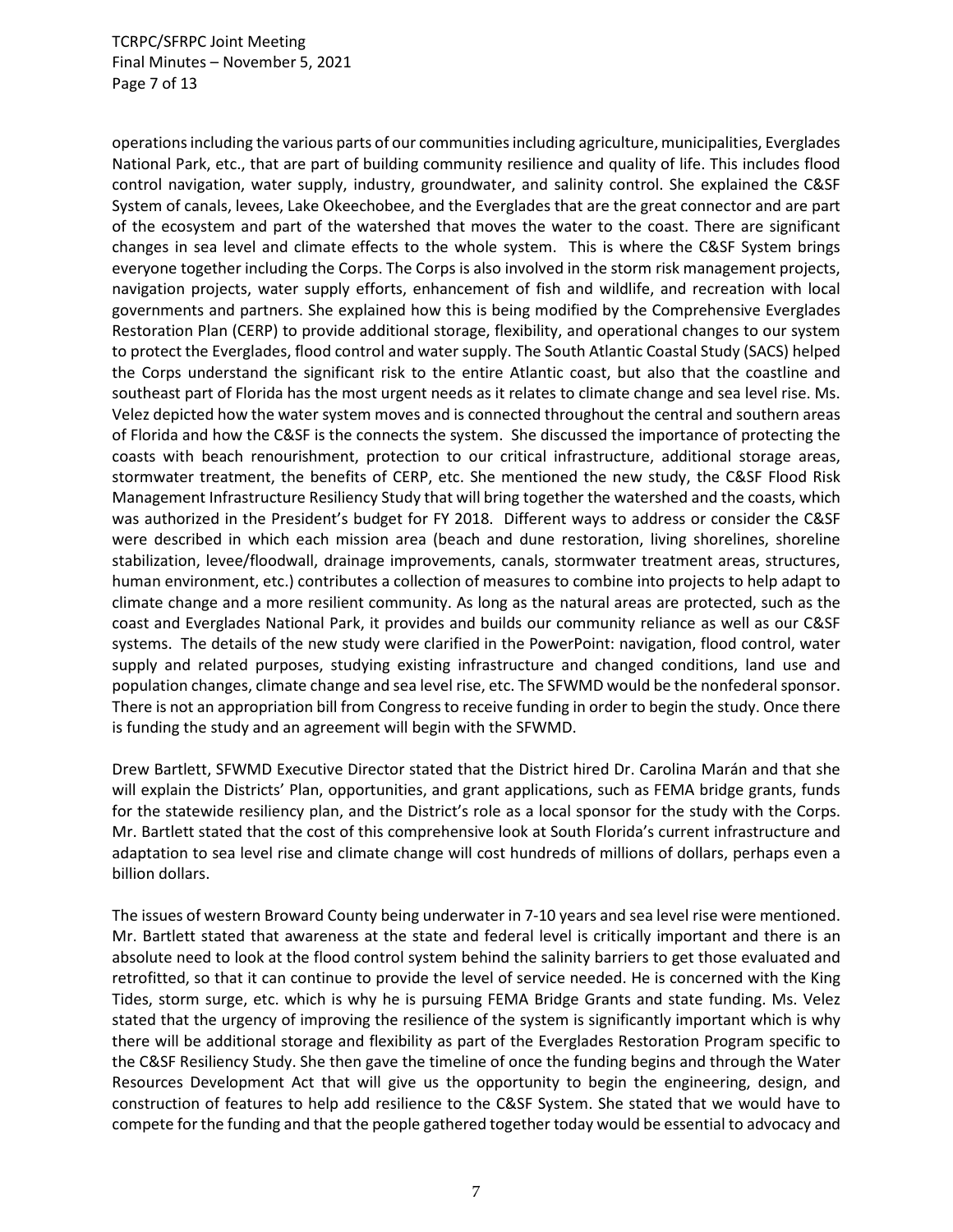TCRPC/SFRPC Joint Meeting Final Minutes – November 5, 2021 Page 8 of 13

urgent communication regarding these needs. There was discussion on the funding appropriations for the Statewide Resiliency Plan, C&SF Resiliency Study, and the possibility of a county front loading the funding and then seeking reimbursement.

BREAK 11:50 AM – 12:05 PM

# **Agenda Item 9: South Florida Water Management District Resiliency Efforts – Ana Carolina Coelho Maran, P.E., Ph.D., District Resiliency Officer**

Dr. Marán highlighted some of the water management challenges and how they are the central discussion on resiliency. The District's statewide resiliency initiative is focused on flooding and sea level rise, because building resilience in water management systems represents a large piece of the solution. She gave a brief overview of the history of the C&SF Project and the SFWMD. A video was presented showing the vulnerability of the coastal structures during a King Tide event, increasing ocean levels and saltwater intrusion limiting discharge capacity and exacerbating those systems deficiencies. The SFWMD is identifying resilience needs and opportunities to address the vulnerability of the C&SF Flood Control Project and Big Cypress, priority projects in coordination with water managers, and funding sources to accelerate implementation. She described the resilience vision focused on risk reduction, effect and effectiveness of the projects, using technical resources to implement and identify what needs to be done, and then pursuing those efforts. Public engagement, leveraging partners, and focusing on innovative nature-based solutions are proposed in Phase I. The Protection Level of Service Program, identifying individual coastal structure hardening and basinwide flood adaptation history and needs was described (both primary and secondary systems). Maps were depicted showing the various basins' current and future level of service conditions and deficiencies. Dr. Marán summarized the process to date. Phase I and Phase II were described in detail bringing the project priorities to the plan every year. There will also be flood mitigation project recommendations from additional flooding limit ability assessments from project partners and the C&SF will play a major role in the process. The Priority Implementation Projects were detailed for coastal structure resiliency (the cost estimate recommendations for refurbishment vs. replacement, pump additions), the scope (improved pump capacity, flood barriers and structure elevation, etc.), and self-preservation mode in critical structures (maximize the ability to operate gates during storm sure events, electronic/mechanical components – generators, etc.). The Everglades Mangrove Migration Assessment Pilot Study was described preserving, enhancing, and restoring the mangrove and other vegetative communities to build coastal resiliency, reduce storm surge damage, create habitat for at large variety of fish and wildlife, and protect against sea level rise. Another program is the Regional Climate Projections that will estimate future climate conditions with reduced uncertainties, future projections of rainfall using state of the art climate models. Dr. Marán described the Saltwater Interface Mapping and Future Conditions Groundwater Modeling mapping showing the evaluation of sea level rise and other climate impacts on water supply, water management vulnerabilities, future groundwater elevation, and saltwater intrusion scenarios. There was conversation regarding water supply (wellfields, relocation of wellfields, reverse osmosis, etc.), future demands and alternative water supply sources, water conservation, maintaining freshwater levels under future sea level rise, and strategies to improve resilience and sustainability. There was discussion on funding availability, water discharge and sea level rise, and future flooding issues.

SFRPC Chair Bailey thanked the speakers for their informative presentations. He would like to know what the RPCs can do regionally and what the priorities should be to assist in these efforts. City of North Lauderdale Mayor Ana Ziade noted that the cities mentioned in the presentations are on the east and west coast, and the most populous/wealthy of the counties. She does not see the economically less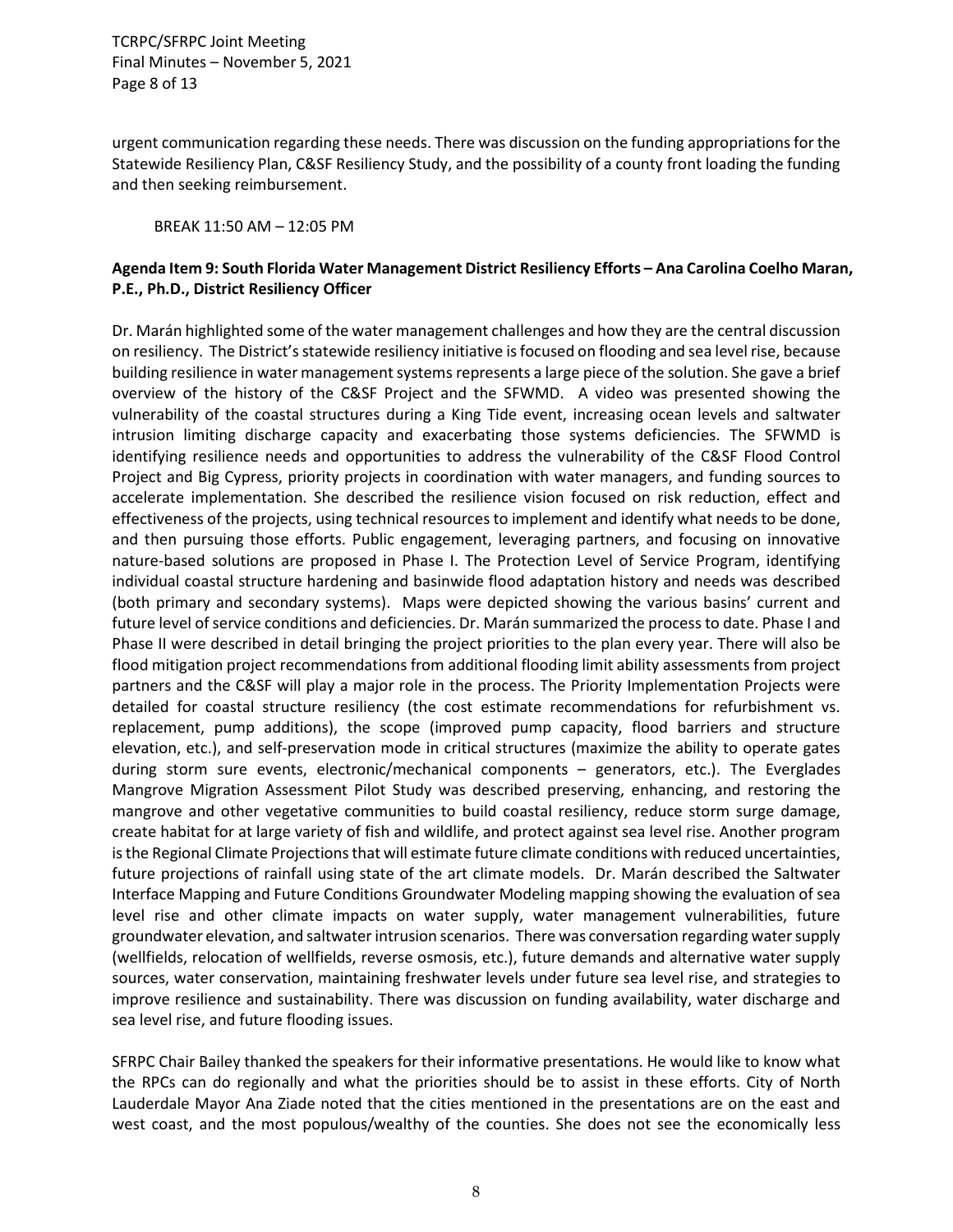TCRPC/SFRPC Joint Meeting Final Minutes – November 5, 2021 Page 9 of 13

fortunate municipalities that are not federally assisted. There are many cities in Broward County that don't have the funds to address these issues but are nevertheless impacted from the east and west due to canals going through their cities. She gave the example that North Lauderdale is on the C14 Canal and is impacted by the Everglades and the Intracoastal. The City had to hire lobbyists to secure state funding. There are central cities that don't have that option. She wanted the less fortunate municipalities to be included in all these plans and maps.

Mr. Bartlett responded to how the RPCs can help. He suggested that letters of support are great, they get said, read, and filed. It is really the constant drumbeat of support that is important to influencing state and federal officials who, already juggling many priorities, are asked to take on an additional priority. Everglades Restoration is mentioned or presented in almost every session, but other issues such as resilience do not consistently receive as much time or attention. He knows that Dr. Jurado has presented on this topic. We need to create ownership at state and federal levels on this issue. Those that don't live here don't feel this is an issue.

The Agenda was modified to present Agenda Item 11 next.

## **Agenda Item 11: Emerging Wastewater Treatment Technology & the Future of Biosolids Reduction and Disposal – Kurt A. Pfeffer, P.E., Hazen & Sawyer**

Mr. Pfeffer gave an overview on the past regulations on biosolids treatment and their disposal. He explained the various stabilization processes that have been used over the years, and the hierarchy of biosolids products. In Florida, as of a couple of years ago, based on EPA records, about 25% of unclassified biosolids are still disposed in landfills. Maps were shown depicting biosolids management in Florida. He stated that making decisions on how to manage biosolids is very complicated and covered some of the technologies that are being deployed in pilot testing and full-scale demonstrations throughout the country. DEP has tightened rules for biosolids land application to address migration of nutrients from land applied biosolids to surface waters. Mr. Pfeffer detailed biosolids management opportunities, recommended rule revisions, piloting innovative processing technologies, and DEP 62-640 Rule revisions and compliance. He noted the potential impacts of 62-640 Rule Statement of Estimated Regulatory Costs (SERC) including a significant reduction of biosolids land application rates. He discussed the EPA's assessment of pollutants found in biosolids using a risk assessment tool for land application scenarios and their plan to identify, implement determinations, treatment, and regulations for those unidentified pollutants. Mr. Pfeffer explained the various biosolids and concentrations, residuals, etc. and the complications of treating some of these chemicals. He mentioned the federal regulations that will come out in 2023 and that some states are already taking action and doing more research where the issues are more sensitive. PFAS chemicals are widely used, long lasting chemicals that break down very slowly over time. They are found in a variety of food products and the environment (water, air, soil, animals). He explained the concern over PFAS chemicals including possible harmful effects to human health, the efforts to make the water safer, and the requirements to be able to remove those chemicals. He explained the advanced thermal treatment processes that can address potential PFAS in detail. These processes would take biosolids out of the land application realm. The presentation included multiple facilities using various systems which were all described. There is some interest in the industry for looking at technologies beyond Class A biosolids and some utilities are already thinking ahead and have begun those advanced processes.

SFRPC Chair Bailey thanked Mr. Pfeffer stating that this has been a very important discussion for the Councils, and it was good to see some of the best practices in the country.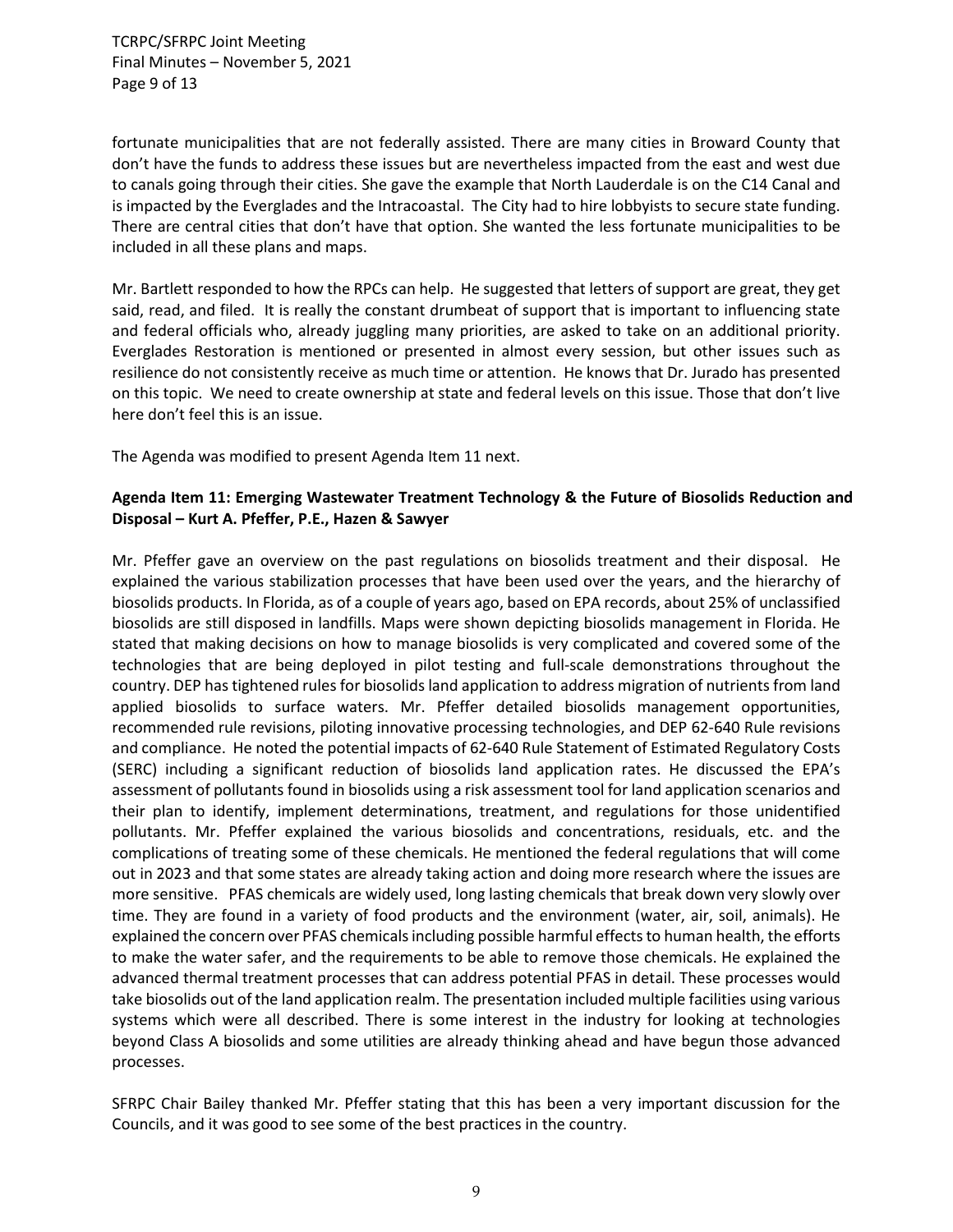TCRPC/SFRPC Joint Meeting Final Minutes – November 5, 2021 Page 10 of 13

# **Agenda Item 10: Septic Systems & Water Quality Protection – Terri Lowery, Senior Vice President/Managing Director, Jones Edmunds & Associates, Inc.**

TCRPC Vice Chair Townsend introduced Terry Lowery. Ms. Lowery gave a brief history, legislative initiatives, and numbers of septic tanks in Florida and Southeast Florida. She noted the systems are failing and/or even discharge nitrogen at high levels. The stakeholders involved are regulators (FDEP, FOH, WMDs), local government/utilities, environmental groups, property rights groups, builders/realtors, legislators, and citizens. She explained the septic to sewer challenges such as cost and funding, sustained political leadership, public education, and acceptance, etc. The cost and funding challenges were detailed: existing water service, plant capacity, treatment facilities distance, site conditions, cost, and potential funding sources. The impact to the residents was depicted as well as financial, construction, and operation and maintenance impacts. The Septic to Sewer Guidance Document, created by Jones Edmunds and Florida Water Environment Association Utility Council, is not a comprehensive study but a collection of thoughts, ideas, and resources from multiple sources. The goal is to assist local governments in navigating challenges of septic to sewer transition, such as fact vs fiction, technical alternatives overview, feasibility and cost, customer incentives and requirements, public education, elected official involvement, funding sources, local funding alternatives, and legal and regulatory documents.

Chair Bailey thanked Ms. Lowery for her informative presentation and assistance.

The Agenda was modified to present Agenda Item 13 next.

#### **Agenda Item 13: Updates**

a. Draft Resolution TCSF 21-02: Affordable Housing SHIP Funding Distribution – The Honorable Senator Nan Rich, Broward County Commissioner, District 1

Senator Nan Rich stated that she had been working on a draft resolution with Mrs. Cosio Carballo that expresses support for increased local government flexibility in addressing affordable housing needs. This Resolution supports amending the current requirements of State Housing Initiative Partnership (SHIP) funding distribution to allow for equal funding of homeownership and multi-family rental housing as deemed appropriate by the local government. Currently, 420.9075 (5)(a), Florida Statues states that " $At$ least 65 percent of the funds made available in each county and eligible municipality from the local housing distribution must be reserved for homeownership for eligible persons" (underline added). The request is for the legislature to amend Sections 420.9075 (5)(a) and 420.9075 (5)(b), Florida Statutes, to allow counties the flexibility to use up to 50 percent of their SHIP fund allocation for multifamily rental housing to respond to the housing needs of their communities. The loss of the Sadowski funds were mentioned. Housing and rental housing is the most critical problem in communities and throughout the State. Senator Rich is in discussion with other Senators who are also committed and would like to have a workshop. SFRPC Chair Bailey thanked Senator Rich. Ms. Cosio Carballo suggested this item be placed on the SFRPC Agenda for approval since today's gathering is a workshop.

- b. Jamie A. Monty, Office of Resilience and Coastal Protection (RCP), Southeast Florida Regional Administrator, Florida Department of Environmental Protection
- c. Joanna C. Walczak, Administrator, (RCP) Coral Protection and Restoration Program, Florida Department of Environmental Protection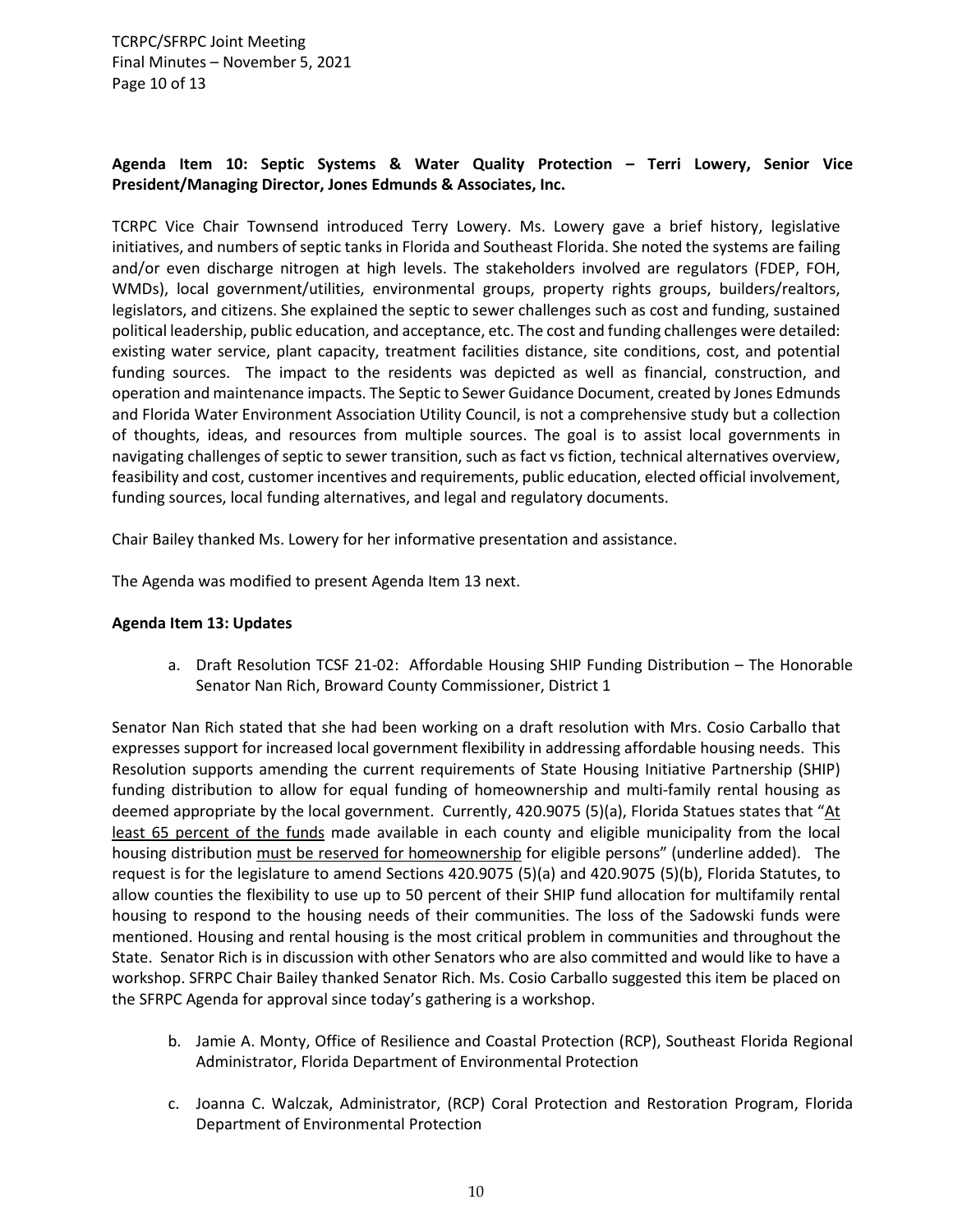Joanna C. Walczak stated that she is here to update the Councils on two programs within FDEP that are coral related. She apologized that Jamie Monty could not be present today. Ms. Walczak updated everyone on the Kristin Jacobs Coral Reef Ecosystem Conservation Area. The department has completed the first draft of their management plan for this area. Ongoing projects of the Coral Reef Conservation Program, the Stakeholder Team, and the southeast Florida Coral Reef Initiative will supplement this management plan. She noted that the public process and draft plan is scheduled and moving forward. The conversation continues between FWC and DEP reef management, communities, and other additional public/private/nonprofit stakeholders. Ms. Walczak gave an update on state funding as it relates to the work that is underway in response to Stony Coral Tissue Loss Disease and highlighted successes including adult survivors and reproductive populations. She discussed efforts to farm a variety of coral species in land-based facilities to create a rescue gene bank to support the large-scale ecosystem restoration that will eventually need to occur. The update included a discussion of the different stressors that may be transmitting the disease/lesions such as sedimentation, septic tanks, nutrients, and large water discharges. Restoration is in the future of Florida's Coral Reef. DEP has been working with Council staff and additional partners to develop a proposal to the Economic Development Agency (EDA) for incubating and accelerating the coral. This is an opportunity to create the technical and physical infrastructure needed to revolutionize and innovate the coral restoration industry. Innovators, and technology on the research side for coral husbandry, is needed to grow corals and out plant them. First, we need to understand why these corals died in the first place. The department has clearly recognized that reducing nutrient pollution in the coastal area is a major priority. She mentioned the funding for Biscayne Bay Improvement Projects. Ms. Walczak discussed federal legislation including the Resilient Reefs Act. NOAA and DEP's Coral Program are working collaboratively to address jurisdictional and programmatic issues and ensure that Florida's efforts in water conservation and restoration projects are adequately funded while ensuring that NOAA is able to continue to grow. She thanked the Councils for their partnership and invaluable support and stated that the Councils have been instrumental in elevating the economic, environmental, and resilience value of corals to coastal communities. DEP has been working with the South Florida Ecosystem Restoration Task Force, or Everglades Task Force, to identify ways to reconnect these conversations because these are two nationally important ecosystems that both need large-scale ecosystem restoration. Additional funding provided by EPA through their South Florida Geographic Initiative, a nationwide program, is being sought. She asked that everyone check out the website [https://floridascoralreef.org/.](https://floridascoralreef.org/) DEP is also working with management agencies to develop a Florida's Coral Reef Restoration Strategy to ensure that ecosystem services are provided and restored. The Resilience Action Plan has been completed; a program focused on climate impacts to the reef. She noted the three main goals: enable resilience, support public policy that creates the enabling condition for reef recovery, and enable our stakeholders to support the future of the reef. Ms. Walczak mentioned that multiple institutions have undertaken applied research on disease resistant coral and the ability to grow coral. Comments were made on the septic tank stressors, funding, nursery facilities, and advanced water treatment.

# **Agenda Item 12: Open Discussion and Identification of Regional Priorities; Next Steps – Moderated by Frank Bernardino, Partner, Anfield Consulting**

Mr. Bernardino stated that in conversation with Mrs. Cosio Carballo and Mr. Lanahan, they felt it was important to establish a base of understanding and information, and the presentations that you heard today were phenomenal. The question is to have a meaningful conversation about water policy and next steps, whether or not to engage at a macro or micro level, conversations on the state and legislative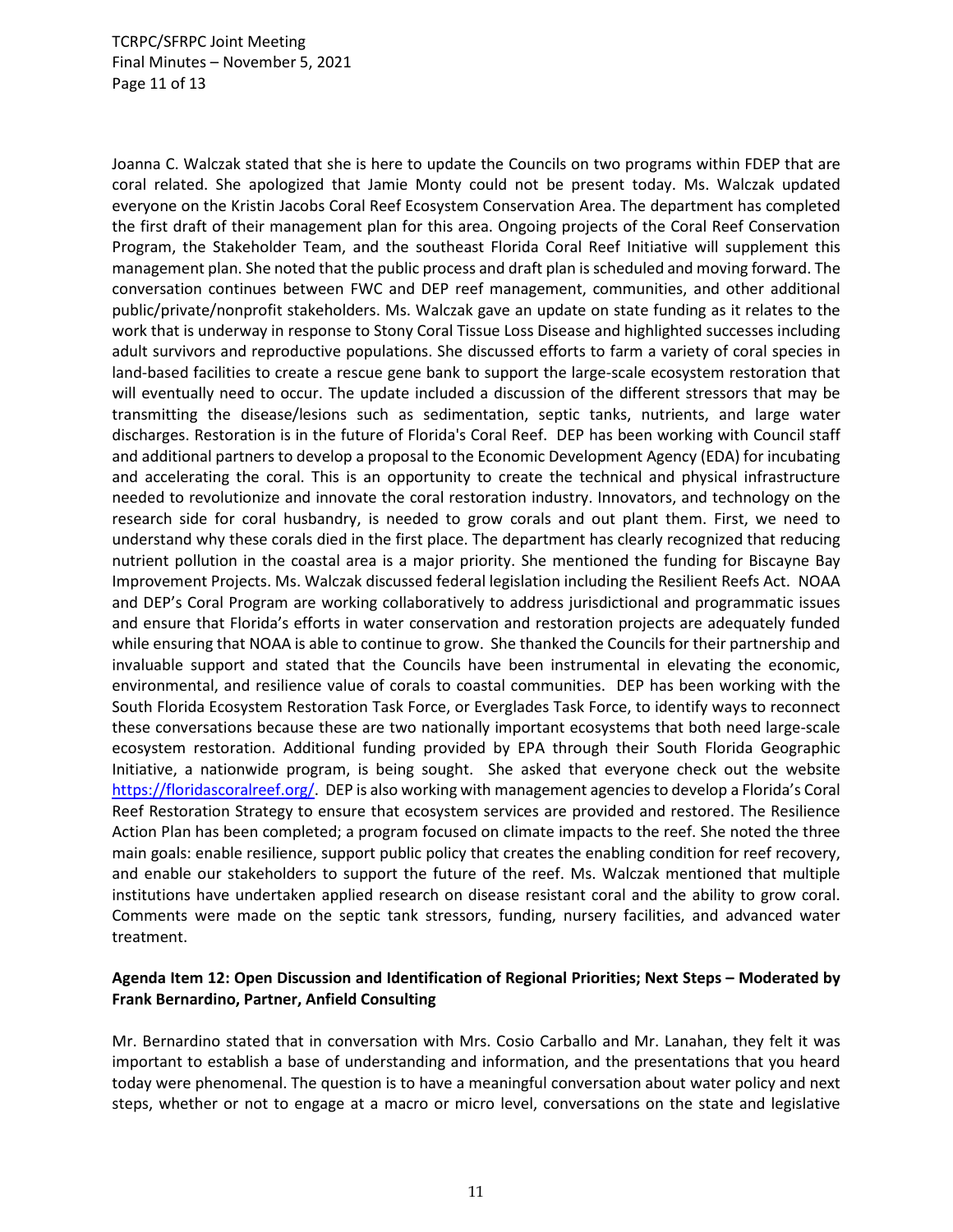TCRPC/SFRPC Joint Meeting Final Minutes – November 5, 2021 Page 12 of 13

potential planning, funding – an enormous issue for a future meeting, etc. The goal today is to talk more about values and priorities, what is important to us.

SFRPC Chair Mario Bailey stated that his recommendation, if everyone agrees, is to have another public meeting, no additional presentations, but in the interim Mr. Bernardino should consult with staff and put some action items together.

There were comments on the importance of continuity and never losing sight of the different issues talked about today and building consensus on the important and common priorities of the regions, counties, and cities. Continuing the water policy discussion, Mr. Bernardino suggested the need for a planning and policy structure for water akin to the Florida Transportation Commission structure used for transportation.<sup>[1](#page-11-0)</sup> Lacking a formal structure for these policy issues and conversations, we will continue to move disparate pieces, competing against each other for limited financial resources, and only making occasional gains based upon the priorities of the leadership in place at the time.

Commissioner Moss of Indian River County would like to tie the discussion of water to a discussion regarding development and found today's discussion was very helpful.

Discussion ensued that the SFRPC/TCRPC were to put a planning and policy framework for water related issues in partnership with the other RPCs, a very strong proposal could be brought to the legislature. This could be well received.

#### **Agenda Item 14: Public Comment**

Laura Vernard, citizen, is responding to the idea that there is a need to create yet another structure, because it seems to her that there are many agencies working on this. She would hate to see one more layer of structure that lacks authority, clout, or funding. TCRPC Vice Chair Townsend explained that the meaning was for the RPCs to work together in the long term, not create another entity.

Drew Martin, Loxahatchee Sierra Club of Martin, St. Lucie, Palm Beach counties has concern that the drainage system could fail over the long term. Engineering solutions may not solve the problem if development continues on open spaces that could hold flood waters, such golf courses and agricultural areas.

Linda Smith, Palm Beach County, stated that affordable housing needs to be expanded and located in urban centers, along transportation, existing sewer, etc. Greenspaces and agricultural lands need to be preserved. She does not think that we can build enough sea walls. She thanked the Councils for their time.

#### **Agenda Item 15: Council Comment**

SFRPC Councilmember Ziade appreciated today's workshop and commended the Councils.

<span id="page-11-0"></span> $1$  The Florida Transportation Commission is a nine-member commission that evaluates, reviews, and makes recommendations on matters related to Florida transportation policies, initiatives, or revisions. The mission of the FTC is to provide leadership on issues of statewide importance and by maintaining oversight and public accountability for the Department of Transportation and other statutorily specified transportation authorities. <http://www.ftc.state.fl.us/aboutus.shtm>